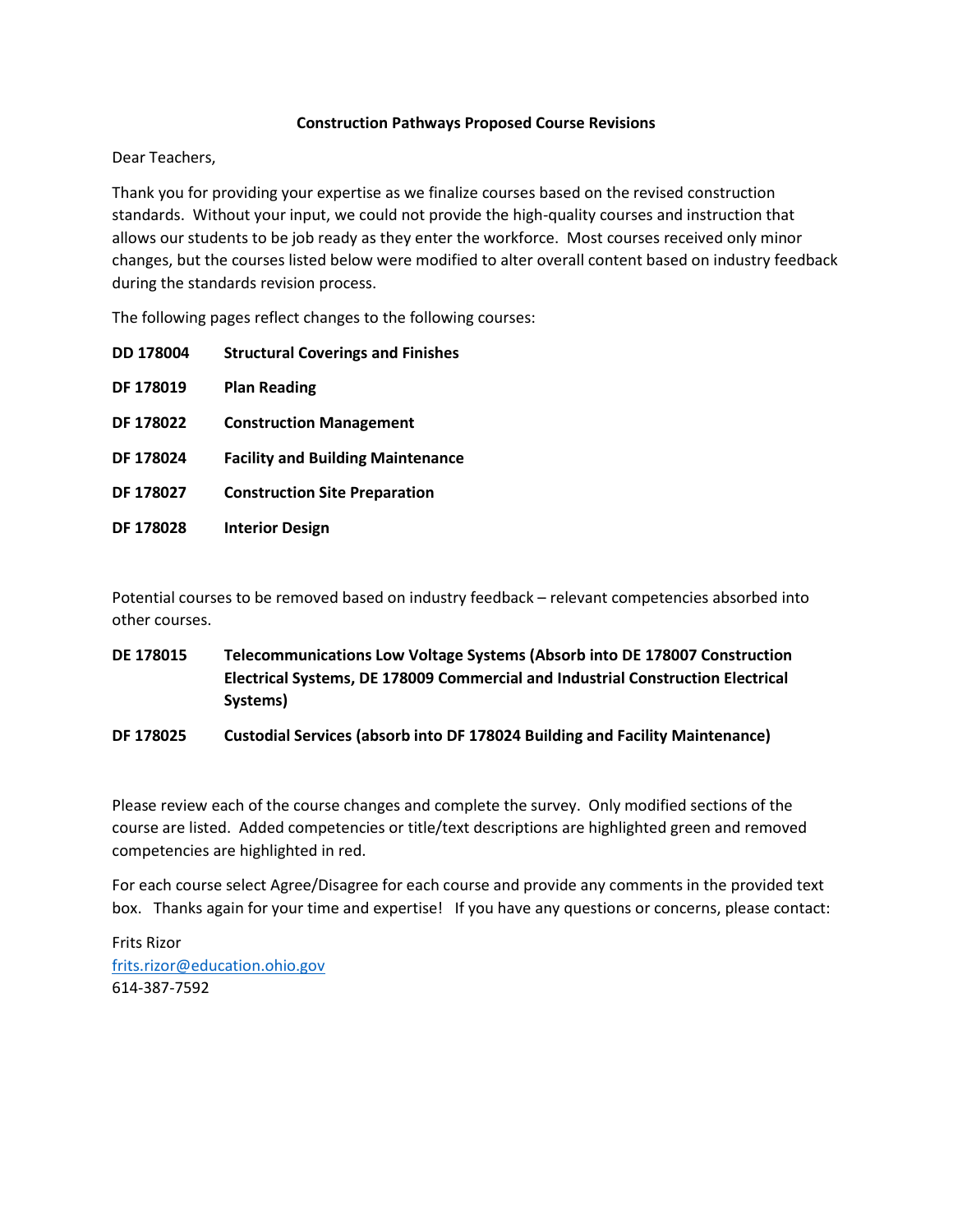### **DD 178004 Structural Coverings and Finishes**

**Reason for Changes: Design competencies do not align with course description.** 

**Remove Planning and Design Competencies (7.1.1-7.1.8)**

### **Course Description:**

This course will address applications of interior and exterior finish work. Students will identify material properties and select for appropriate application. Students will install thermal and moisture protection including roofing, siding, fascia and soffits, gutters, and louvers. Students will install drywall; trim-joinery and molding and apply wall, floor and ceiling coverings and finishes. Throughout the course, the safe handling of materials, personal safety, prevention of accidents and the mitigation of hazards are emphasized.

| <b>Strand 7.</b>    | <b>Planning and Design</b>                                                                   |
|---------------------|----------------------------------------------------------------------------------------------|
|                     | Learners apply principles of architectural and civil engineering, drawing and                |
|                     | construction with current technology to develop, present and use construction                |
|                     | proposals, plans and schematics. Knowledge and skill may be applied throughout the           |
|                     | project from preconstruction design through all stages of building in residential,           |
|                     | commercial and industrial applications.                                                      |
|                     |                                                                                              |
| Outcome 7.1.        | <b>Proposals</b>                                                                             |
|                     | Develop and present a design, proposal, or concept.                                          |
| <b>Competencies</b> |                                                                                              |
| 7.1.1               | Differentiate between residential, commercial, industrial, infrastructure, and institutional |
|                     | construction segments.                                                                       |
| 7.1.2.              | Collect and analyze data to identify required deliverables (e.g., reports, studies, building |
|                     | designs, drawings) based on client specifications.                                           |
| 7.1.4.              | Create a visualization of a proposed project using data from relevant materials according to |
|                     | client specifications and in compliance with building codes.                                 |
| 7.1.5.              | Incorporate building structural systems, environmental systems, safety systems, building     |
|                     | envelope systems and building service systems into the design.                               |
| 7.1.6               | Incorporate sustainable design and construction techniques.                                  |
| 7.1.7.              | Incorporate the Americans with Disabilities Act (ADA) Standards for Accessible Design.       |
| 7.1.8.              | Develop and present the comprehensive proposal.                                              |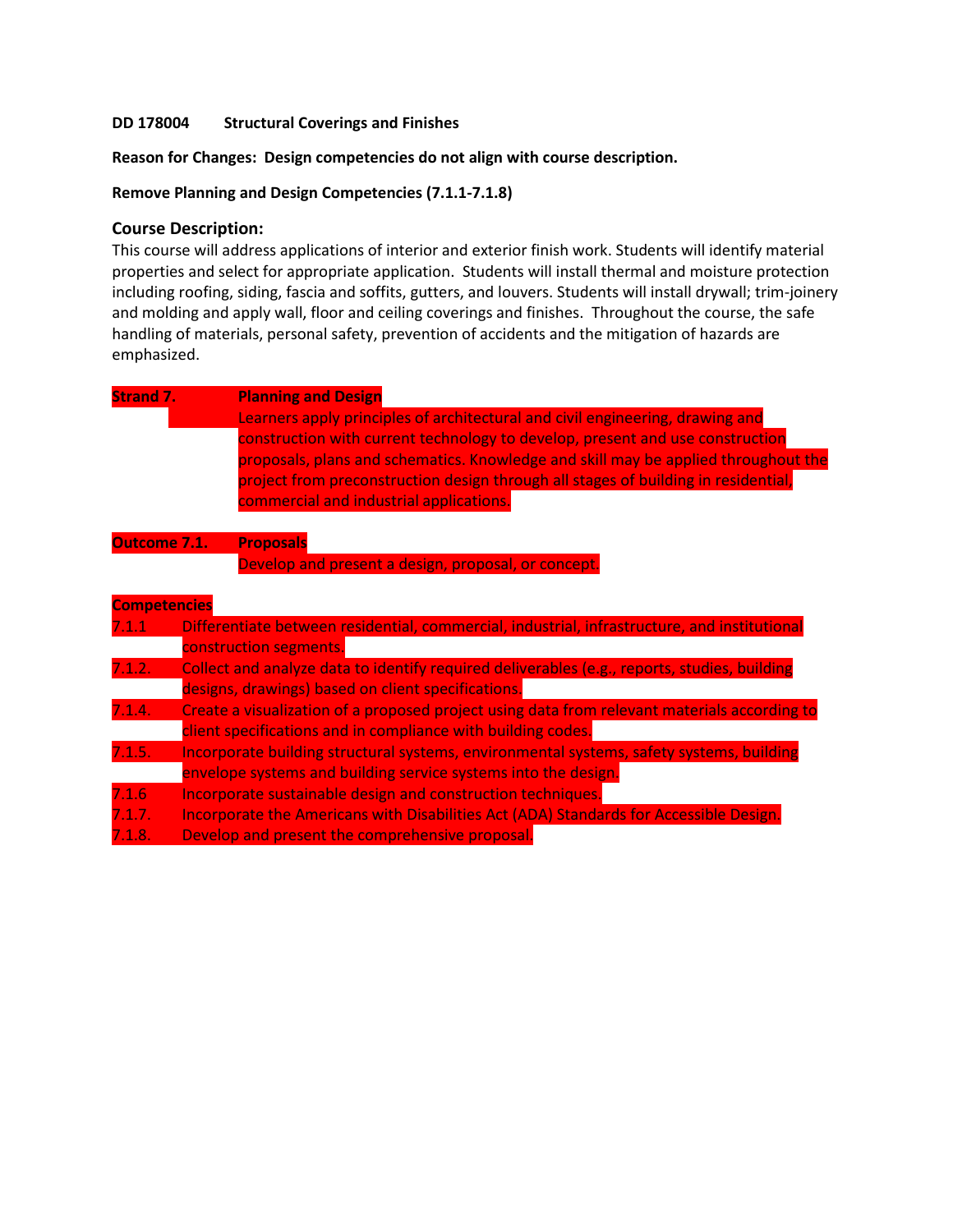## **DF 178019 Plan Reading and Estimating**

#### **Reason for Changes: Industry stated need for estimating skills.**

### **Add 'and Estimating' to title.**

**Add '**and develop an estimate of material, time, personnel, and equipment needs, availability, and cost' **Add listed competencies (6.2.5-6.2.9;6.3.1-6.3.4):**

### **Course Description:**

Students learn blueprint reading as it relates to the architecture and construction. Students will use scaling, orthographic projections, dimensioning practices, symbols, notations, and abbreviations to perform area calculations and to interpret floor plan, section, and elevations and develop an estimate of material, time, personnel, and equipment needs, availability, and cost. Using construction plans, students will identify problems or shortcomings related to the layout and installation of materials for the project.

- 6.2.5. Describe various building sections, wall sections and other architectural details of residential, commercial, utility, and highway construction.
- 6.2.6. Identify and interpret aspects of sustainable design and construction techniques in construction drawings and specifications.
- 6.2.7. Identify and interpret aspects of the Americans with Disabilities Act (ADA) in construction drawings and specifications.
- 6.2.8. Read and interpret various 3-D and other Computer Aided Design (CAD) generated views in construction drawings.
- 6.2.9. Read and interpret various Building Information Modeling (BIM) generated views in construction drawings.

#### **Outcome 6.3. Construction Estimating**

Develop an estimate of material, time, personnel, and equipment needs, availability, and cost for various construction types.

- 6.3.1. Complete a site inventory and analysis, including the physical conditions, code, and utilities requirements and the environmental impact.
- 6.3.2. Identify necessary material, time, personnel, and equipment to be used in construction projects.
- 6.3.3. Calculate cost of identified materials, time, personnel and equipment to be used in construction projects.
- 6.3.4. Develop a program list including intended use, budget, economics, customer wants and needs, and maintenance.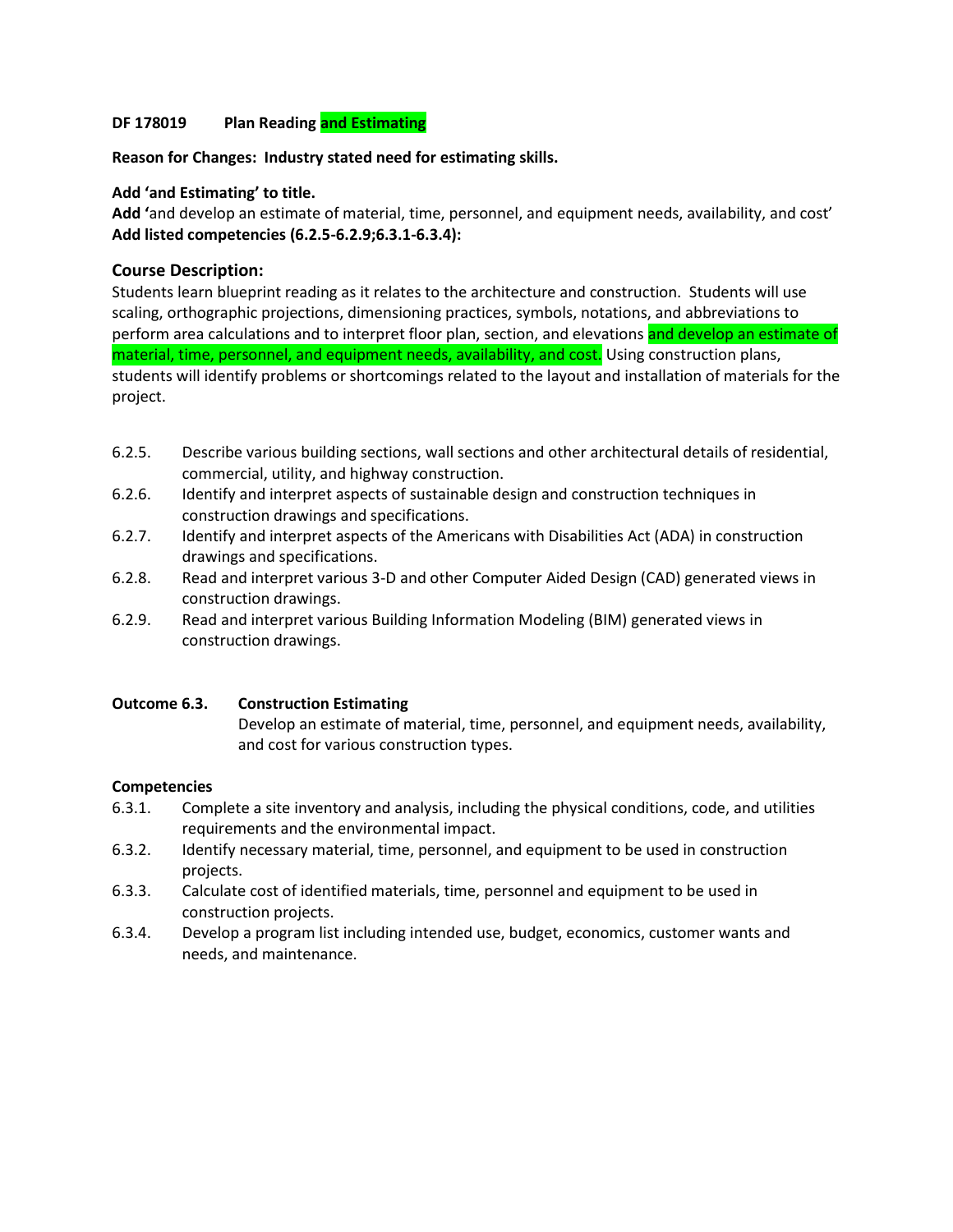### **DF 178022 Construction Management**

**Reason for Changes: Competencies were missing to align to course description. Industry stated need for estimating skills.** 

**Add competencies (6.2.1-6.2.4;6.3.1-6.3.4) to better align to course description.**

## **Course Description:**

This course provides an integrated look at balancing the planning, estimating, and directing of construction operations. Students learn the process of creating and monitoring a construction project including standard agreements, bidding, estimates and project schedules. Students will learn to manage change orders, accident prevention and loss control, closeouts, and claims with an emphasis in production and quality control. Additionally, students will apply leadership, communications, and problem solving skills to construction management.

# **Outcome 6.2. Construction Drawings**

Read and interpret plans and diagrams within a construction drawing set (i.e., topographical, grading and drainage, architectural, structural, plumbing, mechanical, electrical) to organize a project work sequence.

### **Competencies**

| ---------------- |                                                                                                |
|------------------|------------------------------------------------------------------------------------------------|
| 6.2.1.           | Collect and analyze project information to determine resources and tasks required to           |
|                  | complete a project.                                                                            |
| 6.2.2.           | Read and interpret a site plan.                                                                |
| 6.2.3.           | Use architect's and engineer's scales to read and interpret construction drawings for material |
|                  | calculations and installation at the jobsite.                                                  |
| 6.2.4.           | Read, interpret, and organize construction drawings, models, specifications and other          |
|                  | contractual documents.                                                                         |
|                  |                                                                                                |

## **Outcome 6.3. Construction Estimating**

Develop an estimate of material, time, personnel, and equipment needs, availability, and cost for various construction types.

- 6.3.1. Complete a site inventory and analysis, including the physical conditions, code, and utilities requirements and the environmental impact.
- 6.3.2. Identify necessary material, time, personnel, and equipment to be used in construction projects.
- 6.3.3. Calculate cost of identified materials, time, personnel and equipment to be used in construction projects.
- 6.3.4. Develop a program list including intended use, budget, economics, customer wants and needs, and maintenance.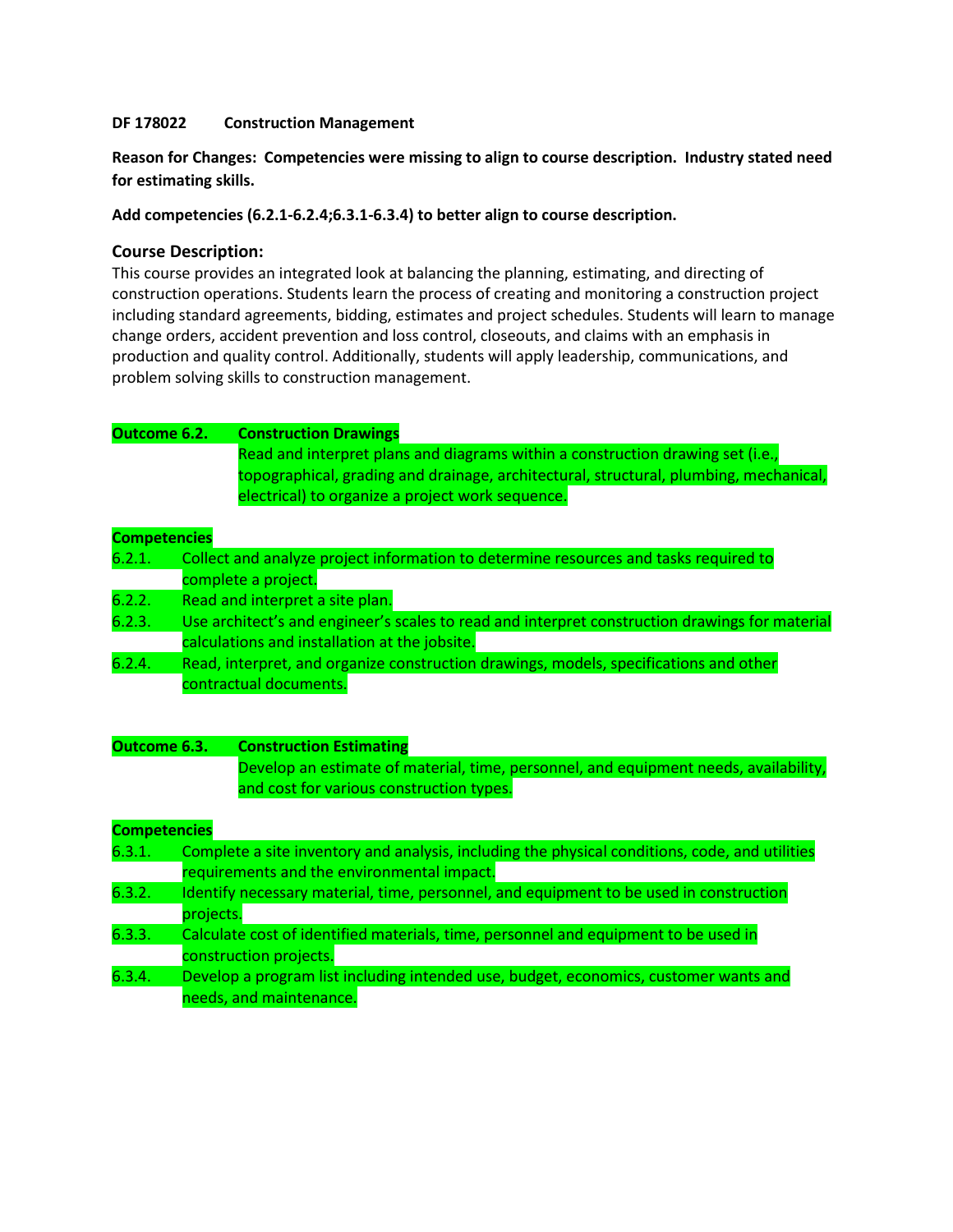### **DD 178024 Facility and Building Maintenance**

**Reason for Changes: Custodial Services course will be eliminated; these competencies were validated by industry and this course was the appropriate fit.**

### **Add competencies (6.6.1-6.6.4;6.6.7-6.6.9;6.6.12-6.6.16)**

## **Course Description:**

Students are introduced to the maintenance and management processes used in public buildings and industrial facilities. Students will troubleshoot building and systems issues and provide solutions following applicable procedures and standards. Students will operate and maintain machinery and equipment used in grounds and facilities maintenance tasks. Throughout the course, the safe handling of materials, personal safety, prevention of accidents and the mitigation of hazards are emphasized.

### **Outcome 6.6. Building Maintenance**

Provide maintenance, repair and renovations to maintain the long‐term conservation and protection of facility buildings and grounds.

- 6.6.1. Identify types of surface material (porous/nonporous) to determine processes and chemicals needed to clean and maintain floors using manufacturers' recommendations.
- 6.6.2. Identify type of carpet (e.g., fibers, styles, construction methods) and associated processes and procedures used for cleaning.
- 6.6.3. Perform interim maintenance used in extending the life of the floor surfaces and coverings.
- 6.6.4. Identify hard, resilient, and wood floor coverings and use procedures (e.g., scrubbing, stripping, buffing, high‐speed burnishing, screening, sealing), chemicals and equipment needed to maintain and extend the life of the flooring.
- 6.6.5. Describe sustainable, healthy, and high‐performance cleaning.
- 6.6.6. Develop and implement a custodial care plan (i.e., custodial duties and frequency; routine, renovation, supervisory, management activities) that provides a safe and healthy environment for a facility and analyzes efficiency based on hours and square footage.
- 6.6.7. Select procedures and processes needed to clean, disinfect and maintain wall surfaces (e.g., painted, tiled, papered, plastered).
- 6.6.8. Clean and disinfect lavatories and kitchen in accordance with health and safety guidelines.
- 6.6.9. Replenish consumable supplies and maintain levels of inventory.
- 6.6.10. Collect and dispose solid and hazardous waste in accordance with local codes and green initiatives.
- 6.6.11. Develop a green cleaning program that identifies cleaning procedures, services, equipment, and supplies that provide improvements in ergonomics and reduce the effect on human health without harming the environment.
- 6.6.12. Schedule preventative maintenance, repair, and renovation to maintain a safe and healthy environment using computer‐aided facilities management programs as appropriate.
- 6.6.13. Develop and implement a waste management and recycling plan that reduces costs based on local codes and regulations.
- 6.6.14. Develop and implement an integrated pest management plan that reduces environmental impact and reduces cost.
- 6.6.15. Identify the need for a water and energy conservation and management plan.
- 6.6.16. Compare and contrast green and traditional practices in the selection of materials, chemicals and equipment.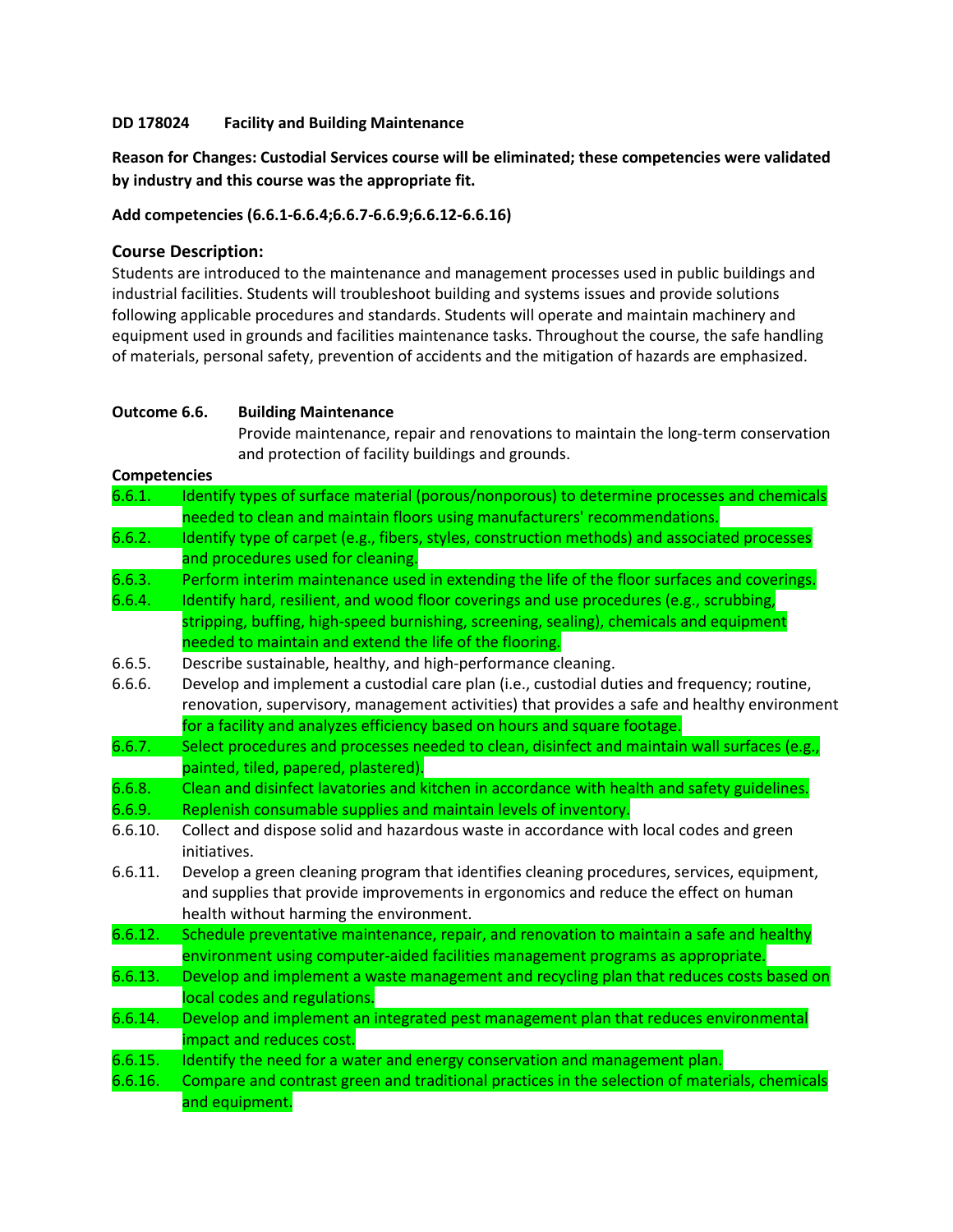# **DF 178027 Construction Site Surveying and Logistics**

**Reason for Change: Competencies are necessary to accomplish course description. Drafting competency did not align.**

## **Add 'Surveying and Logistics' to course title.**

**Add competencies (3.3.9-3.3.10;3.3.12;3.4.1-3.4.9;6.4.3-6.4.4;6.5.4-6.5.5) and remove (7.3.1)**

# **Course Description:**

Students use surveying, topographic, satellite positioning, and geomatic instruments to locate and prepare a site for construction. Students establish lot and building lines as well as grade levels, and use site plans and elevation drawings to determine excavation needs. Students locate and mark underground and overhead services, identity soil conditions that may require shoring and position batter boards. Additionally, students identify the parameters for site selection, zoning regulations, and the process for filing building permits.

| Outcome 3.3.        | <b>Excavation</b>                                                                |
|---------------------|----------------------------------------------------------------------------------|
|                     | Perform excavation activities from clearing and grubbing to finish grading in    |
|                     | accordance with excavation specifications on prints and in local building codes. |
|                     |                                                                                  |
| <b>Competencies</b> |                                                                                  |

### **Competencies**

| 3.3.9.  | Explain the types of grade (e.g., subgrade, finished grade). |  |
|---------|--------------------------------------------------------------|--|
| 3.3.10. | I Identify the types of stakes and describe their functions. |  |
| 3.3.12. | Lay out stakes in sequence and set grade.                    |  |

| Outcome 3.4. | <b>Geographic Information Systems (GIS)</b>                            |
|--------------|------------------------------------------------------------------------|
|              | Employ GIS computer applications to interpret data, maps and land use. |

## **Competencies**

| 3.4.1. | Interpret and evaluate the accuracy of digital imagery and aerial photography.              |
|--------|---------------------------------------------------------------------------------------------|
| 3.4.2. | Explain map projections and the use of scales.                                              |
| 3.4.3. | Describe GIS data structures (e.g., vector, grid, triangulated irregular network [TIN]).    |
| 3.4.4. | Explain digital elevation methods (e.g., digital elevation model [DEM], global positioning  |
|        | system [GPS]).                                                                              |
| 3.4.5. | Interpret spatial interpolation and two- and three-dimensional functional spatial analyses. |
| 3.4.6. | Demonstrate ranging methods.                                                                |
| 3.4.7. | Identify sources of errors in GIS and formulate corrections and solutions.                  |
| 3.4.8. | Determine one's position on the earth using GPS.                                            |
| 3.4.9. | Integrate GPS data into GIS applications.                                                   |
|        |                                                                                             |

## **Outcome 6.4. Construction Scheduling**

Organize material and equipment delivery to maximize productivity.

- 6.4.1. Describe the schedule of labor, delivery of materials/equipment and the effect on employer cash flow and construction economics.
- 6.4.2. Prescribe material and equipment storage needs and location on different types of job sites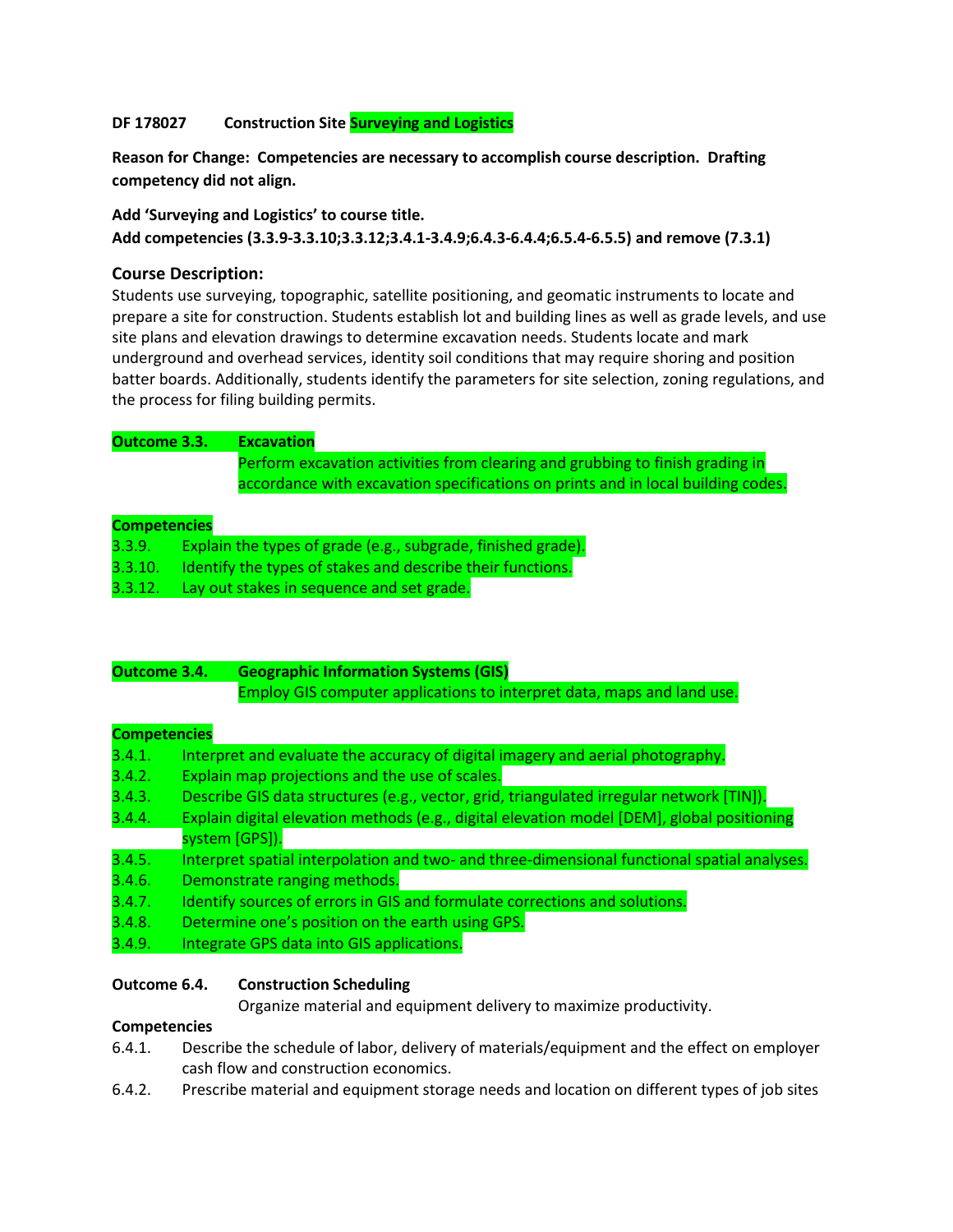(e.g., access, delivery, protection from the elements, security).

6.4.3. Create a schedule of construction and installation.

6.4.4. Prepare and process unused material inventory for return credit.

### **Outcome 6.5. Field Organization**

Summarize the sequence of building stages, systems quality control, and inspection processes within a build environment.

### **Competencies**

- 6.5.1. Identify the Critical Path Method (CPM) to select and sequence the appropriate building stages and explain their relationships in completing a construction project.
- 6.5.2. Identify the various material testing techniques (e.g., hardness, tensile strength, bearing capacity, wear resistance, and soil tests).
- 6.5.4. Describe the process to a walkthrough and creation of a punchlist to to ensure conformity with plans, specifications and authorized change orders.

## 6.5.5. Identify a final inspections order to obtain certificate of occupancy.

6.5.7. Identify the roles and goals of construction professionals within a given delivery system (e.g., owners, architects, engineers, suppliers, general and trade contractors, consultants, regulators).

# **Outcome 7.3. Drafting**

Design residential, industrial, civil and commercial plans in accordance with the current American Institute of Architects (AIA) Architectural Graphic Standards.

#### **Competencies**

7.3.1. Construct site plans in accordance with the current American Institute of Architects (AIA) Architectural Graphic Standards, (e.g., zoning, property lines, utilities, building line, setback).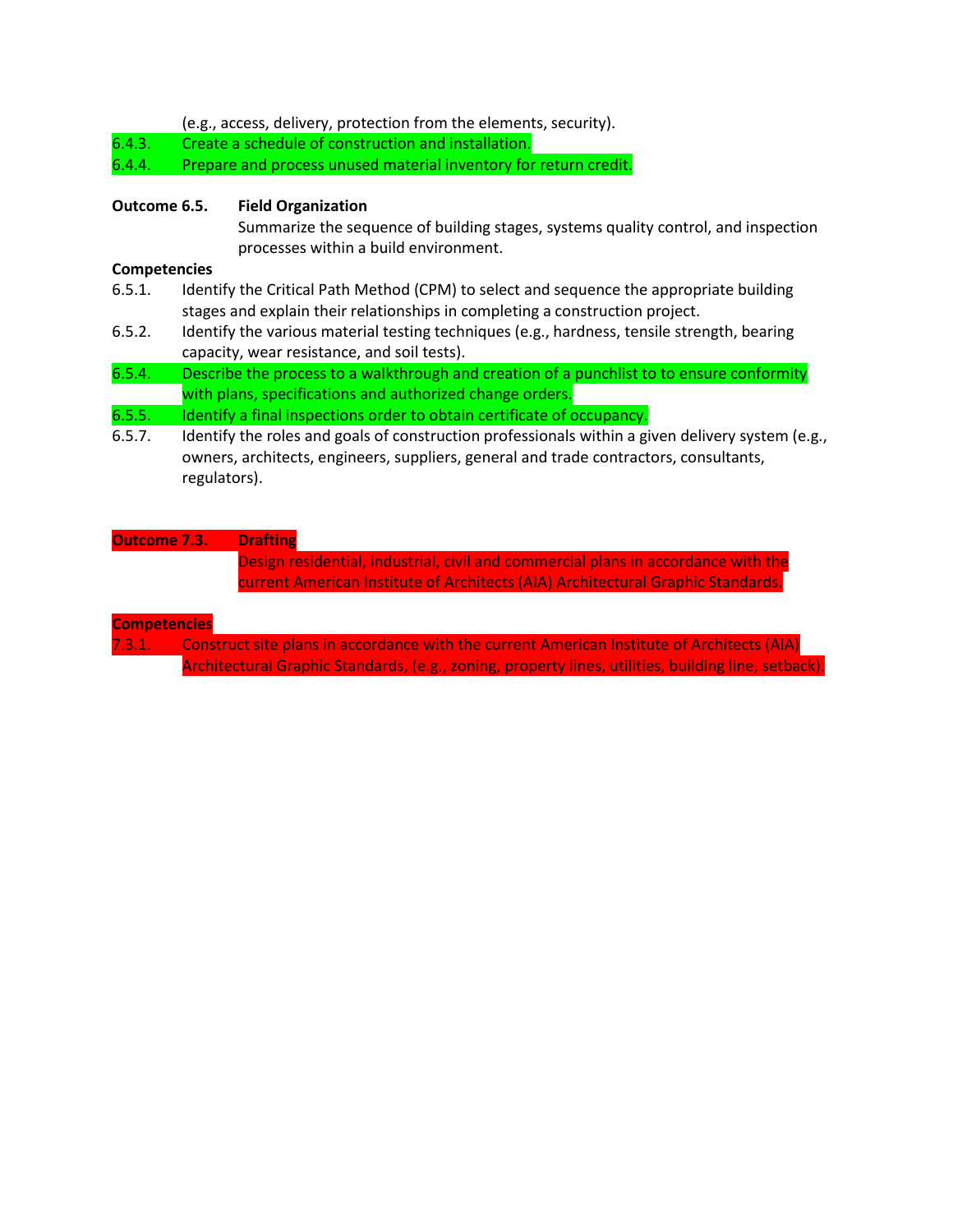## **DF 178028 Interior Design and Estimating**

# **Reason for Change: Industry stated need for estimating skills. Competencies to be removed did not align with course description.**

**Add '**and develop an estimate of material, time, personnel, and equipment needs, availability, and cost.' to course description.

**Remove competencies (3.10.4-3.10.12;4.4.9) Add (6.3.1-6.3.4;7.3.6-7.3.8)** 

## **Course Description:**

Students learn principles and elements of design as they relate specifically to interior spaces. Students develop functional and aesthetic design concepts with an emphasis in providing design solutions. Students select materials for appropriateness, quality, performance, and cost for interior applications. Students use presentation techniques, technical drawings and other visual materials to enhance and present interior designs and develop an estimate of material, time, personnel, and equipment needs, availability, and cost.

## **Outcome 3.10. Interior Finish Work**

Complete interior finish for residential, industrial and commercial facilities.

### **Competencies**

- 3.10.1. Describe the different types and characteristics of drywall and finishing materials.
- 3.10.2. Lay out the drywall installation and nail or screw pattern and install drywall and corner accessories.
- 3.10.3. Describe the effects insulation, vapor barriers and ventilation can have on controlling moisture.
- 3.10.4. Install insulation and vapor barriers for wall and ceiling finishes.
- 3.10.5. Install drywall board.
- 3.10.6. Finish drywall board.
- 3.10.7. Lay out and install alternative methods of ceiling (e.g. acoustic, suspended).
- 3.10.8. Prepare subfloor, install building paper and cut and install underlayment.
- 3.10.9. Lay out and install finished flooring (e.g., vinyl, carpet, wood, ceramic).
- 3.10.10. Install door units (e.g., prehung, double hung, folding, sliding) and door hardware.
- 3.10.11. Install interior door and window trim (e.g., stools, sills, jamb extensions, casing, mullions, aprons).
- 3.10.12. Apply common drywall finishing compounds.
- 3.10.13. Apply finish coatings (e.g., paint, stains, varnishes, texturing, wallpaper).
- 3.10.14. Install cabinetry, shelving and related hardware.

#### **Outcome 4.5. Electrical Wiring**

Install above and in-ground wiring in residential, commercial, and industrial settings.

#### **Competencies**

4.4.9. Install, service, and troubleshoot low‐voltage systems (e.g., communication systems, telephone systems, control systems, lighting systems, security systems, fire alarm systems).